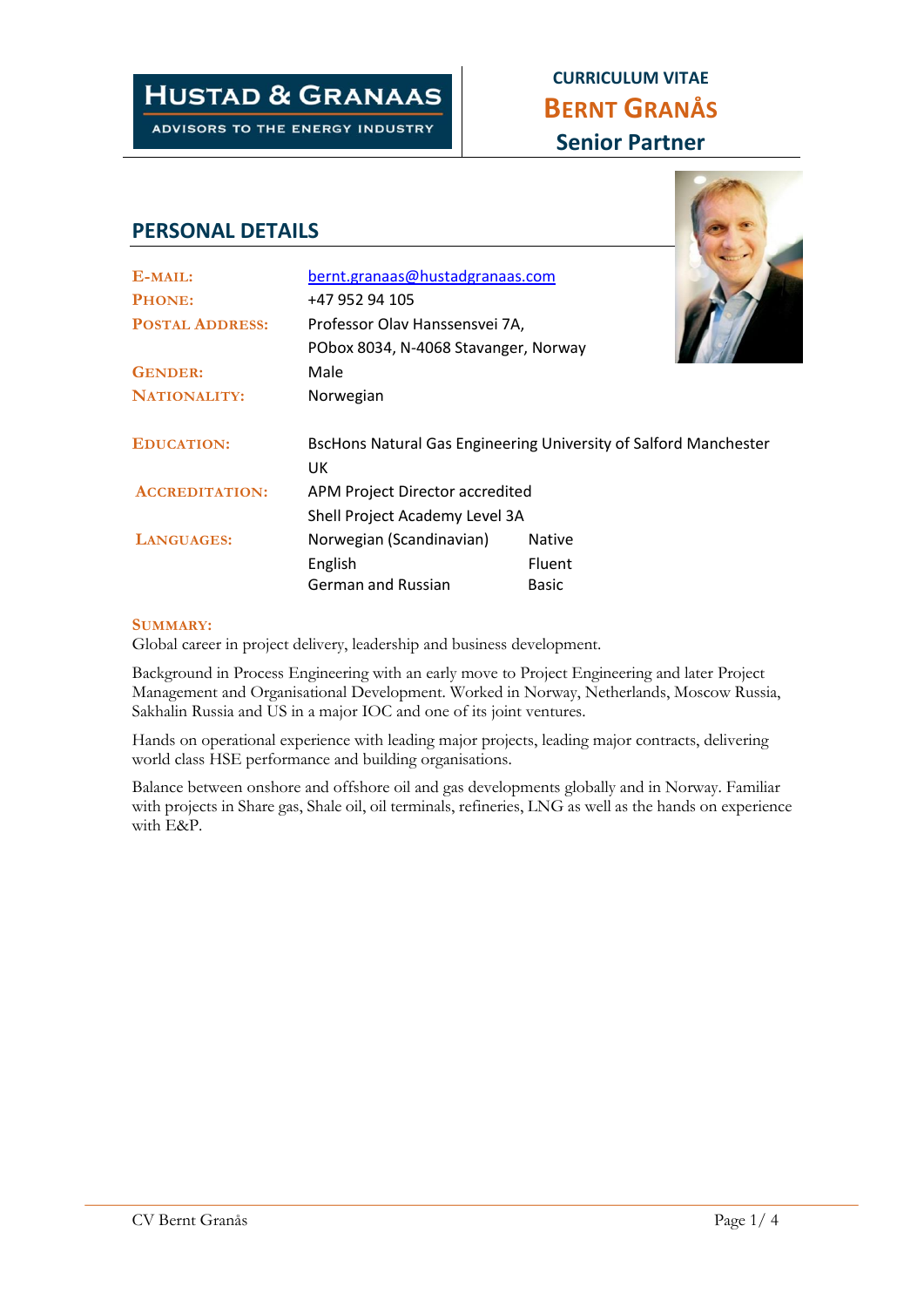### **PROFESSIONAL SUMMARY**

| $07$ /'16-TODAY  | Hustad & Granaas AS, Senior Partner, Stavanger, Norway. H&G is a start-up<br>Company offering advisory services to the Energy Industry. The plan is to grow<br>a Company that specializes in providing advice and services that offer specific<br>and pre-defined value to Customers.                                                                                                                                                                                                                                                                                                                                                                                                                                                                         |
|------------------|---------------------------------------------------------------------------------------------------------------------------------------------------------------------------------------------------------------------------------------------------------------------------------------------------------------------------------------------------------------------------------------------------------------------------------------------------------------------------------------------------------------------------------------------------------------------------------------------------------------------------------------------------------------------------------------------------------------------------------------------------------------|
| $05/14-06/16$    | Royal Dutch Shell, Shell Global Project HSSE Advisor, Huston, USA. HSE<br>advisory capacity for all Shell's Upstream and Downstream Projects globally.<br>Launched New approach to HSSE contracting that was accepted by Royal<br>Dutch Shell CEO as the way forward in leveraging Contractor HSSE leadership<br>and capacity. Run several pilot tenders using New approach.                                                                                                                                                                                                                                                                                                                                                                                  |
| $01$ /'10-04/'14 | Royal Dutch Shell, General Manager Project Delivery Norway, Stavanger,<br>Norway. Responsible for all Shell Project Delivery in Norway. Built<br>organization and Methods from minimal at start to handling a 10 BUSD capex<br>Portfolio with 1.5 BUSD annual spend. Moved local organization into global<br>Project delivery organization. Also had the role as License committee chairman<br>for a Shell operated License plus set up new approach to local content<br>management that delivered strong results and received positive recognition<br>from industry and government.                                                                                                                                                                          |
| $12/97-12/99$    | Royal Dutch Shell, Project Manager and Business Opportunity Manager Ormen<br>Lange, Stavanger, Norway. Management of all Ormen Lange projects from<br>concept selection including integration of full Ormen Lange development<br>funnel. Ormen Lange is a deep water subsea to beach development with a 1800<br>mmscfd gas plant onshore.                                                                                                                                                                                                                                                                                                                                                                                                                     |
|                  | Created network of authorities, politicians and major companies in Norway.<br>Capital spend of 1.8 BUSD over the two years, mostly carry over scope from the<br>initial phase of development by another operator.                                                                                                                                                                                                                                                                                                                                                                                                                                                                                                                                             |
|                  | Managed Statoil in their role as technical service provider.                                                                                                                                                                                                                                                                                                                                                                                                                                                                                                                                                                                                                                                                                                  |
|                  | Delivered on time and budget; Southern Field Development and Statnett<br>pipeline. Brought subsea compression pilot project under control                                                                                                                                                                                                                                                                                                                                                                                                                                                                                                                                                                                                                     |
|                  | EPE Technical Directorate representative in Norway with significant<br>improvement in Shell People score from 2008 to 2009                                                                                                                                                                                                                                                                                                                                                                                                                                                                                                                                                                                                                                    |
| $11/95 - 11/97$  | Sakhalin Energy Investment Company, Project Manager Onshore Processing<br>Facilities, Sakhalin, Russia. 10 million man-hours without a Lost Time Incident.<br>Took on a 2,6 BUSD part of the larger Sakhalin II Phase 2 Development as<br>Project Manager in the middle of Execution. The Onshore Gas Plant in the<br>North of Sakhalin had suffered from design errors, delays, contractual conflicts,<br>misalignment with authorities and team conflict and needed rapid turnaround in<br>performance to meet the overall Project start-up. The Onshore Processing<br>Facilities came off the Critical path and started up flawlessly contributing to the<br>world class Sakhalin II Phase 2 uptime that the partners are still enjoying 8 years<br>later. |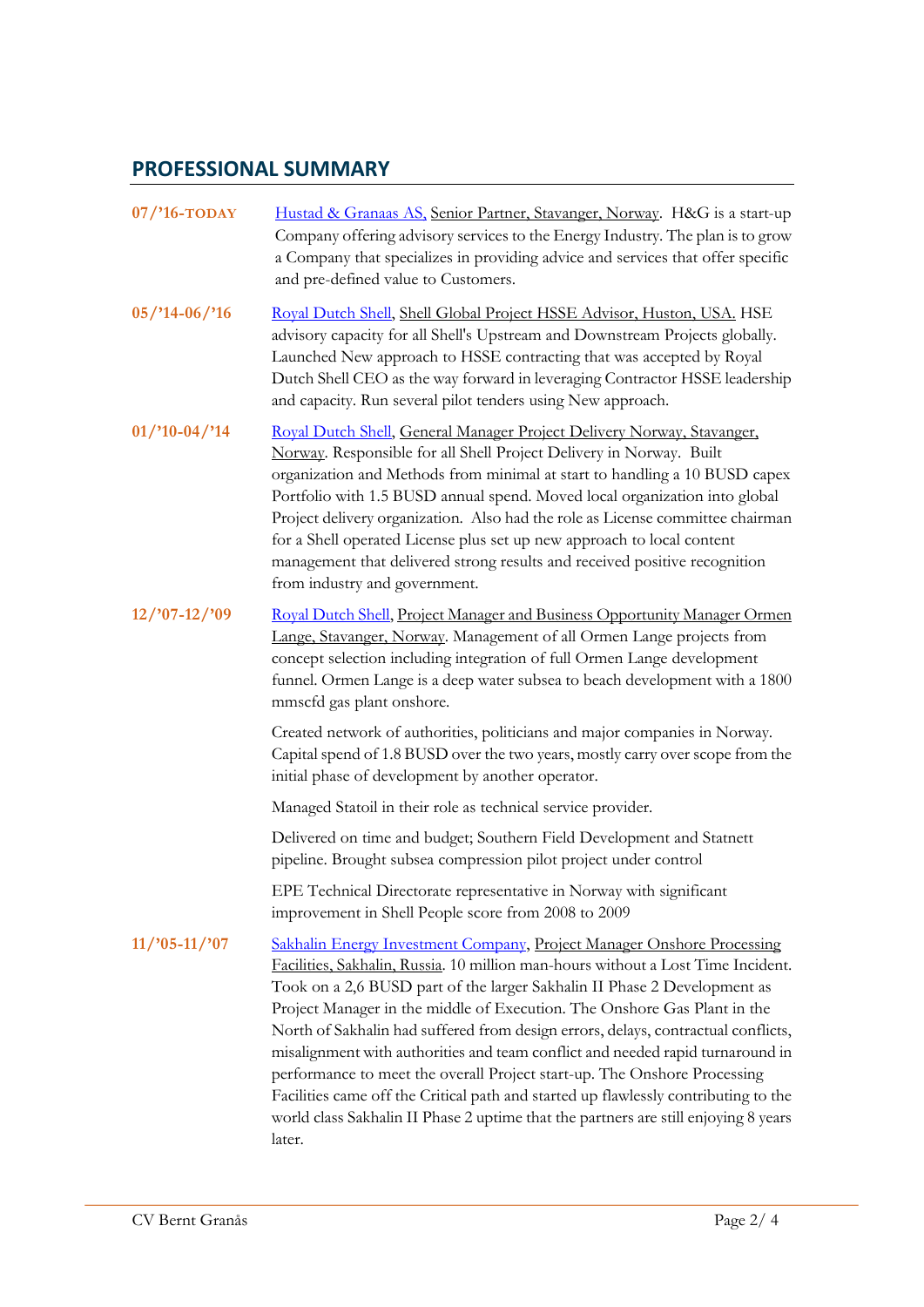| $11/93-10/95$                       | Sakhalin Energy Investment Company, Project Services Manager, Sakhalin,<br>Russia. Took the role as Project Services Manager for the full Sakhalin II Phase<br>2 Development 6 months post Final Investment Decision. Built up the Project<br>Services capacity in Sakhalin after moving Project management from The<br>Netherlands and instigated and led a full Project rebase line.                                                                                                                                                                                                                |
|-------------------------------------|-------------------------------------------------------------------------------------------------------------------------------------------------------------------------------------------------------------------------------------------------------------------------------------------------------------------------------------------------------------------------------------------------------------------------------------------------------------------------------------------------------------------------------------------------------------------------------------------------------|
|                                     | Project Services included:                                                                                                                                                                                                                                                                                                                                                                                                                                                                                                                                                                            |
|                                     | Cost and Plan<br>Technical Committee coordination in the SEIC joint venture<br>$\mathcal{L}^{\mathbb{R}}$<br><b>Executive Reporting</b><br>7.<br>Information Management and Reporting<br>Γ<br>Central Engineering<br>$\sqrt{2}$<br>QA/QC<br>Γ                                                                                                                                                                                                                                                                                                                                                         |
| $11/90-10/93$                       | Sakhalin Energy Investment Company, Regulatory Approvals Manager,<br>Moscow Russia Member of the Sakhalin II Phase 2 Project Leadership team as<br>single point accountable for all governmental (Federal, Regional and Local)<br>approvals to start the Construction of the 20 BUSD Phase 2 Development.<br>More than 50 different governmental organizations were involved and one of<br>the most complex elements of the successful and timely approval was to get the<br>various parts of the Project and their Contractors to act, design and produce<br>documents to meet Russian expectations. |
|                                     | Also accountable for land Marking, Land leasing and land purchased for the full<br>Phase 2 Development including relocation of People. All in Close Cooperation<br>with global lending institutions and SEIC joint venture partners.                                                                                                                                                                                                                                                                                                                                                                  |
|                                     | Defined and agreed projects business principle guidelines with venture partner<br>corporate security outside Russia.                                                                                                                                                                                                                                                                                                                                                                                                                                                                                  |
| $08/{}^{\prime}00-10/{}^{\prime}00$ | AS Norske Shell, EP global Diversity Value Creation Team, Den Hague, NL.<br>Participated in a 13-person strong team of individuals from Shell defining what<br>later became the Group D&I guidelines.                                                                                                                                                                                                                                                                                                                                                                                                 |
| $02$ /'97-07/'00                    | AS Norske Shell, Manager Norway Projects, Stavanger, Norway. Project<br>manager Draugen Gas Export. 200 million USD 80 km, 16", 300 m deep<br>subsea gas pipeline. 5% below budget and on schedule without LTIs.                                                                                                                                                                                                                                                                                                                                                                                      |
|                                     | Project Manager Subsea Water injection flowline replacement at 10 million<br>USD on budget and schedule. Defined and delivered many smaller<br>modification projects.                                                                                                                                                                                                                                                                                                                                                                                                                                 |
|                                     | Skill Pool Manager for Field Engineers                                                                                                                                                                                                                                                                                                                                                                                                                                                                                                                                                                |
|                                     | Process Owner of business process A12 (develop, modify, construct and<br>abandon)                                                                                                                                                                                                                                                                                                                                                                                                                                                                                                                     |
|                                     | Championed integration of petroleum engineering, drilling and economics<br>work in definition and execution phases of small and large projects.                                                                                                                                                                                                                                                                                                                                                                                                                                                       |